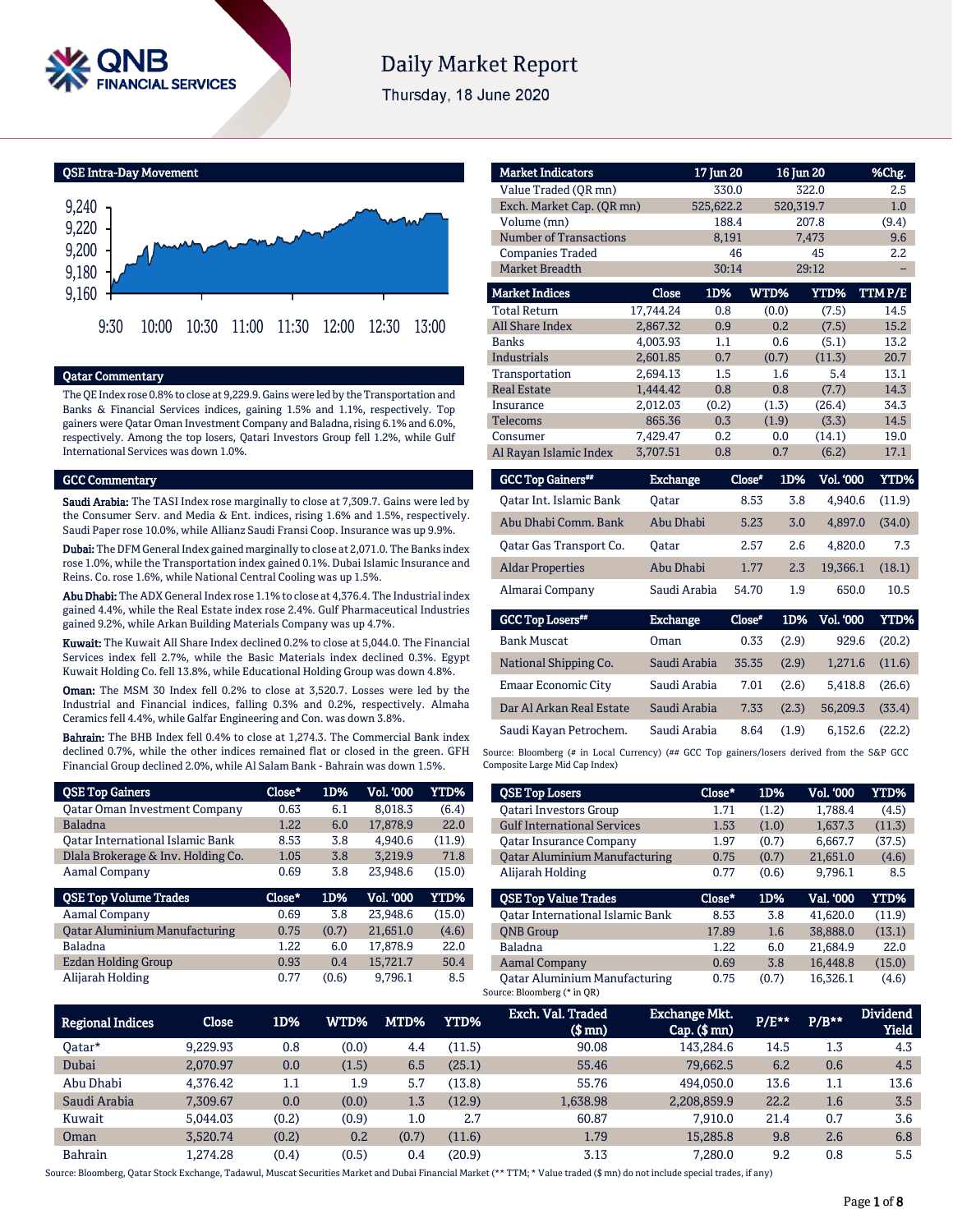#### Qatar Market Commentary

- The QE Index rose 0.8% to close at 9,229.9. The Transportation and Banks & Financial Services indices led the gains. The index rose on the back of buying support from Qatari shareholders despite selling pressure from GCC and non-Qatari shareholders.
- Qatar Oman Investment Company and Baladna were the top gainers, rising 6.1% and 6.0%, respectively. Among the top losers, Qatari Investors Group fell 1.2%, while Gulf International Services was down 1.0%.
- Volume of shares traded on Wednesday fell by 9.4% to 188.4mn from 207.8mn on Tuesday. Further, as compared to the 30-day moving average of 218.3mn, volume for the day was 13.7% lower. Aamal Company and Qatar Aluminium Manufacturing Company were the most active stocks, contributing 12.7% and 11.5% to the total volume, respectively.

| <b>Overall Activity</b>    | Buy %* | Sell %* | Net (QR)        |
|----------------------------|--------|---------|-----------------|
| Oatari Individuals         | 37.22% | 40.43%  | (10,589,372,10) |
| <b>Oatari Institutions</b> | 25.01% | 18.09%  | 22,809,646.92   |
| Oatari                     | 62.23% | 58.52%  | 12,220,274.82   |
| <b>GCC</b> Individuals     | 1.01%  | 1.54%   | (1.736.198.08)  |
| <b>GCC</b> Institutions    | 1.14%  | 1.10%   | 153.653.71      |
| <b>GCC</b>                 | 2.15%  | 2.64%   | (1,582,544.37)  |
| Non-Qatari Individuals     | 11.09% | 13.27%  | (7,220,120.73)  |
| Non-Oatari Institutions    | 24.53% | 25.57%  | (3,417,609.72)  |
| Non-Qatari                 | 35.62% | 38.84%  | (10.637.730.44) |

Source: Qatar Stock Exchange (\*as a % of traded value)

## Global Economic Data

| Date  | Market    | <b>Source</b>                            | <b>Indicator</b>                 | Period    | Actual  | <b>Consensus</b> | <b>Previous</b> |
|-------|-----------|------------------------------------------|----------------------------------|-----------|---------|------------------|-----------------|
| 06/17 | US        | Mortgage Bankers Association             | <b>MBA Mortgage Applications</b> | $12$ -Jun | 8.0%    | -                | 9.3%            |
| 06/17 | <b>UK</b> | <b>UK Office for National Statistics</b> | <b>CPI MoM</b>                   | May       | 0.0%    | 0.0%             | $-0.2%$         |
| 06/17 | UK        | UK Office for National Statistics        | <b>CPI YoY</b>                   | May       | 0.5%    | 0.5%             | 0.8%            |
| 06/17 | <b>EU</b> | Eurostat                                 | CPI YoY                          | May       | 0.1%    | 0.1%             | 0.3%            |
| 06/17 | EU        | Eurostat                                 | CPI MoM                          | May       | $-0.1%$ | $-0.1%$          | $-0.1%$         |

Source: Bloomberg (s.a. = seasonally adjusted; n.s.a. = non-seasonally adjusted; w.d.a. = working day adjusted)

# News

### Qatar

 S&P affirms AKHI's insurer financial strength and issuer credit ratings at 'BBB' – S&P Global Ratings (S&P) affirmed its 'BBB' insurer financial strength and issuer credit ratings on Al Khaleej Takaful Insurance Company (AKHI). The outlook is 'Stable'. The affirmation reflects S&P's view of AKHI's better operating performance than the average for its domestic and regional peers, and the limited impact on AKHI from the COVID-19 pandemic. In 2019, AKHI reported gross written premium of QR296mn, about 11% higher than in 2018. The company has consistently outperformed the market average and continues to enjoy a top-tier technical performance. It reported a net combined ratio of 83% in 2019, resulting in net profits of QR30mn. The COVID-19 pandemic and related capital-market volatility has had a limited impact on AKHI. While S&P anticipates that 2020 premium growth will slow to the lowsingle digits, S&P believes that AKHI will maintain its technical performance, since it generally excludes pandemic risk from its policies. In the 1Q2020, the company experienced a negative movement in its fair value reserve of QR40mn, due to its material exposure to equity investments. Nonetheless, the company's risk-based capital is unaffected by this drop and remains well in excess of our 'AAA' requirements. In addition, S&P noted that the stock markets have recovered since the peak of the pandemic, reversing some of the unrealized losses AKHI reported in the first quarter. The 'Stable' outlook indicates S&P's expectations that AKHI will continue to generate profitable earnings and maintain capital adequacy at the 'AAA' level, and that S&P will not observe any significant governance-related issues over the next two years. (Bloomberg)

- MCCS announces the results of its board of directors meeting Mannai Corporation (MCCS) announced the results of its board of directors' meeting held on June 17, 2020 through videoconferencing and discussed administrative and operational matters of the company. (QSE)
- Qatar Airways will not take new aircraft in 2020 or 2021 Qatar Airways will not take any new planes from Boeing or Airbus in 2020 or 2021, Chief Executive Akbar Al-Baker said, adding that there would be a knock-on effect to future deliveries due to the COVID-19 pandemic. The Chief Executive said, "Quite a lot of (deliveries) will be deferred. We have already notified both Boeing and Airbus that we will not be taking any aero-planes this year or next year. All the other aircraft that we have on order that were supposed to be delivered to us within the next two or three years, will now be pushed back to as long as nearly eight to ten years." (Reuters)
- Quarterly FTSE Russell Index Rebalance to take place today Quarterly FTSE Russell Index Rebalance will be taking place today which may result in increased activity through and during the closing session (QNB FS Research)
- Qatar's LNG expansion projects will not be affected by current volatility – The Secretary-General of Gas Exporting Countries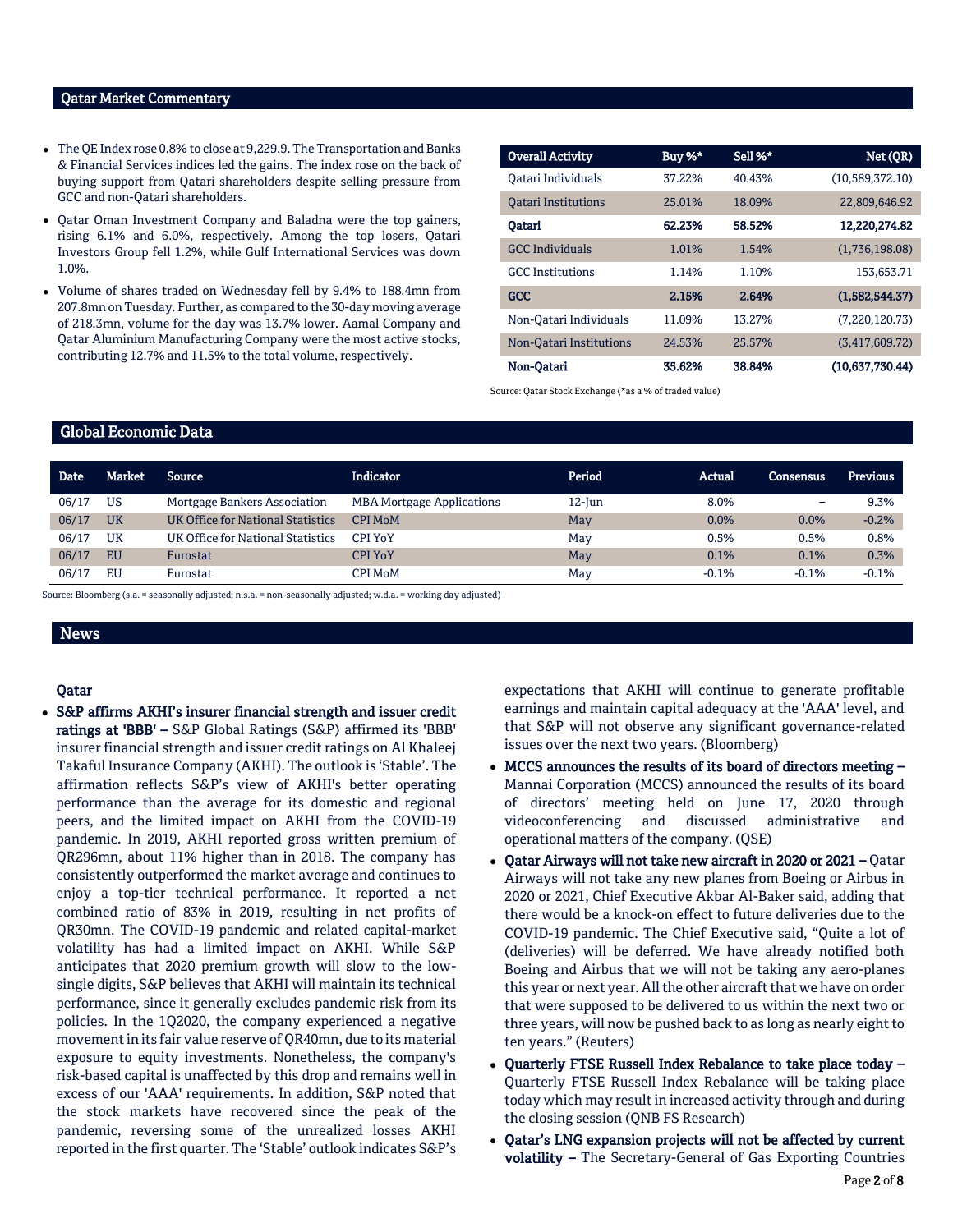Forum (GECF), Yury Sentyurin has said that Qatar's LNG expansion program, which aims to increase LNG output by nearly 64% over the next seven years, will not be affected by the current volatility in the global gas market. The Secretary-General of the Doha-based Forum also noted that Qatar Petroleum enjoys significant cost competitive advantage compared to other gas producers, and by the time the postmoratorium volumes hit the market, gas demand in longer-term will be robust enough to accommodate additional supplies. "The Qatar expansion plans have been announced to keep going ahead as per the schedule. Based on the announced projects, Qatar will expand its capacity of LNG production to 110mpta by 2025 and 126mtpa by 2027. By the time these projects are expected to come online, the impact of COVID-19 is likely have been recovered. Definitely, a delay in improving demand will come to play in the market. Still, it will only be a time delay and the market will still need LNG to meet the demand in longerterm," Sentyurin told The Peninsula in an exclusive interview. He added, "Based on the benefits Qatar enjoys due to the lower cost of the production from the mammoth North Field and other planned measures at Qatar Petroleum such as a 30% cost reduction, we think these projects can easily be accommodated into the market." Commenting about the impact of the coronavirus pandemic on future gas development projects and FIDs (Final Investment Decisions) in other countries, he noted that the global gas markets, currently, are experiencing increasing complexity. COVID-19 has amplified the level of uncertainty about the competitiveness of the new projects. The unfortunate pandemic has exacerbated the risks that were already in place, created by the over-supply markets, a mild winter, and low-level prices. (Peninsula Qatar)

 Real estate trading volume exceeds QR962mn in a week – The volume of real estate trading in sales contracts at the Department of Real Estate Registration at the Ministry of Justice during the period from June 7 to June 11 reached QR962.896mn. The weekly bulletin issued by the department showed that the list of real estate properties traded for sale has included vacant lands, houses, residential buildings, multi-purpose vacant lands, apartment complexes, a tower, and a multi-purpose building. The sales were concentrated in Doha, Al-Daayen, Al-Rayyan, Al-Wakrah, Al-Shamal, Umm Slal, Al-Khor, and Al-Dakhira. (Qatar Tribune)

### International

 Fed's Powell beats drum for more government aid to bolster economy – The US economy is beginning to recover from the worst of the coronavirus crisis, but with some 25mn Americans displaced from work and the pandemic ongoing, it will need more help, Federal Reserve Chair Jerome Powell told lawmakers on Wednesday. "We at the Fed need to keep our foot on the gas until we are really sure we are through this, and that's our intention, and I think you may find that there's more for you to do as well," Powell said in testimony via a video link to the US House of Representatives Financial Services Committee. "It would be a concern if Congress were to pull back on the support that it's providing, too quickly," he said. With the road back from recession likely to take some time, Powell said interest rates will likely need to stay near zero for "an extended period" and the US central bank will continue to buy bonds to push down on longerterm borrowing costs. But the Fed chief, who also testified before the Senate Banking Committee on Tuesday, noted that Congress must also do its part. Referring to people whose jobs will be slow to return, such as those employed in the travel and restaurant sectors, Powell said it was "better to keep them in their apartment, better to keep them paying their bills." "We should find ways as a country to support those people and help them through this difficult part of their lives," he said. It will be particularly important, Powell said, for Congress to extend in some form the extra \$600 weekly payments to the unemployed that were part of a relief package passed in March and that will expire in July. "You would not want to go all the way to zero on that," he said. State and local governments, as well as small businesses, also will need some aid, he said. (Reuters)

- US homebuilding rises moderately; jump in permits hints at green shoots – US homebuilding increased less than expected in May, but a strong rebound in permits for future home construction suggested the housing market was starting to emerge from the COVID-19 crisis along with the broader economy. Other data on Wednesday showed applications for loans to buy a home surged to a near 11-1/2-year high last week. The reports followed on the heels of data on Tuesday showing a record surge in retail sales in May. Employers hired a historic 2.5mn workers last month. Activity, however, remains well below pre-COVID-19 levels and economists warn it could take even a decade for the economy to fully recover from the global pandemic. Federal Reserve Chair Jerome Powell also warned on Tuesday of the long road to recovery. The economy slipped into recession in February. Housing starts rose 4.3% to a seasonally adjusted annual rate of 974,000 units last month, the Commerce Department said. The increase recouped only a fraction of the more than 40% cumulative decline in homebuilding in March and April. Starts dropped 23.2% on a YoY basis in May. The rise in starts last month was tempered by a 0.1% gain in singlefamily homebuilding, which accounts for the largest share of the housing market, to a rate of 675,000 units. Steep decreases in homebuilding the Midwest and populous South offset robust increases in the West and Northeast. Starts for the volatile multi-family housing segment jumped 15.0% to a pace of 299,000 units. (Reuters)
- UK inflation hits four-year low on oil price fall, COVID impact British inflation fell to its lowest since June 2016 last month as the coronavirus pandemic sucked demand from the global economy and oil prices tumbled, leaving the Bank of England free to ramp up its stimulus program again. Consumer price inflation slowed to 0.5% from April's 0.8%, the Office for National Statistics (ONS) said, in line with the average forecast in a Reuters poll of economists. "There was a continued drop in prices at the pump in May, following the huge crude price falls seen in recent months," ONS Deputy National Statistician Jonathan Athow said. Core inflation — which excludes typically volatile energy, food, alcohol and tobacco prices — showed less of a decline, falling to 1.2% from April's 1.4%. The BoE's Monetary Policy Committee is expected to announce an extra 100bn Pounds (\$126bn) of bond purchases on Thursday, following on from 200bn Pounds of bond purchases it started in March. Samuel Tombs of Pantheon Macroeconomics forecast that inflation would hover around zero for the rest of the year. "The outlook for extremely low inflation, then, fully justifies the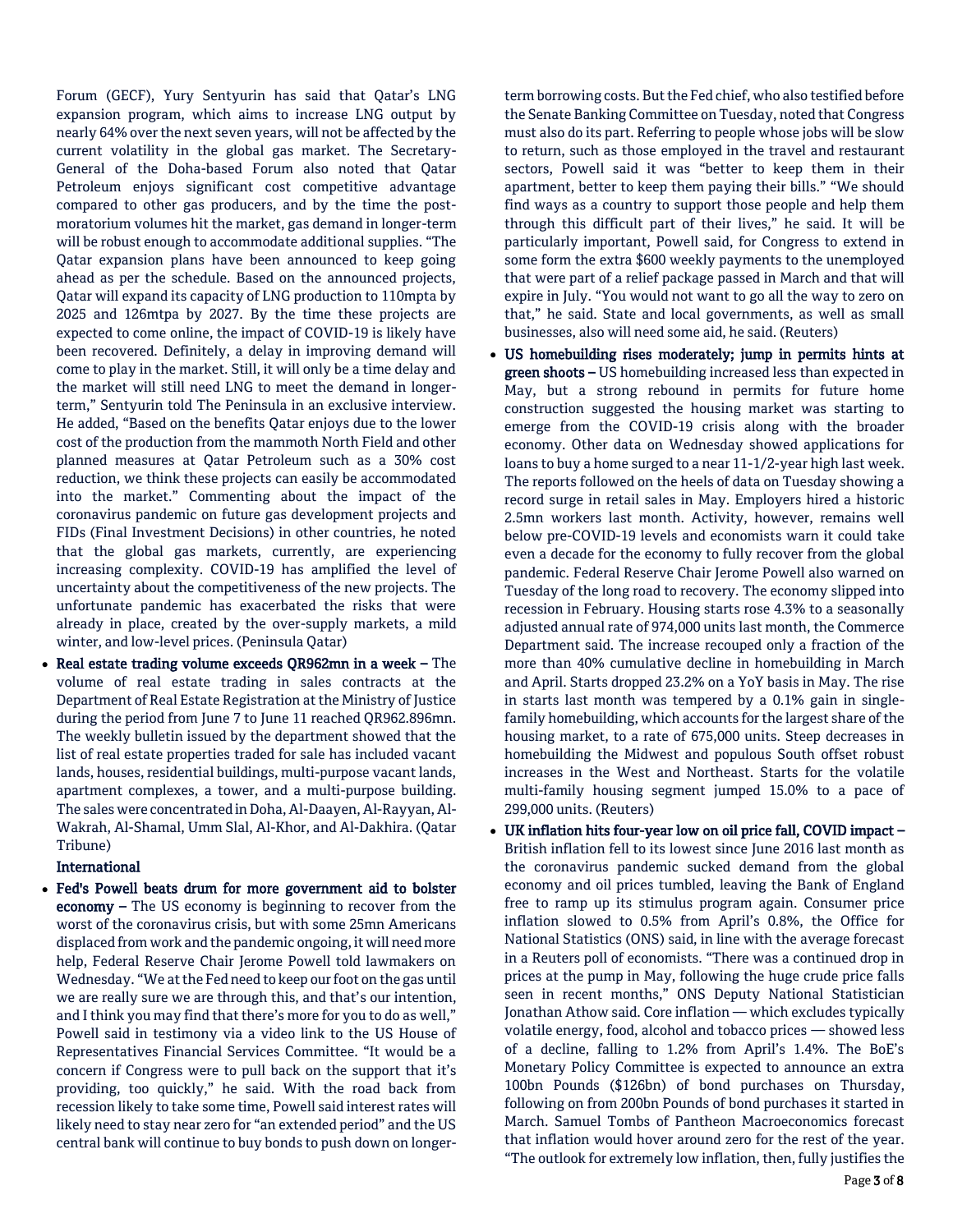MPC announcing more quantitative easing at tomorrow's meeting," he said. Britain's economy suffered a record slump of more than 20% in April due to the closure of non-essential businesses to the public to slow the spread of COVID-19. Last month the BoE said weaker demand, lower oil prices and a regulatory cap on household energy and water bills, were likely to keep inflation below 1% for several months. The ONS was unable to collect prices on 14% of the goods and services it normally would because of the lockdown — including drinks at pubs, haircuts and foreign holidays — though some items such as takeaway coffee did become available again. Major factors pushing down on inflation in May included fuel, clothing and transport costs. Prices for fuel and lubricants showed their biggest annual fall on record, down 16.7%, while clothing prices were 3.1% lower, the biggest drop since July 2010. (Reuters)

- Cheaper energy slows Eurozone inflation as expected in May Eurozone inflation slowed further YoY in May, as expected, pulled down by falling energy prices, data from the European Union's statistics office Eurostat showed on Wednesday. Eurostat said consumer prices in the 19 countries sharing the Euro fell by 0.1% MoM for a 0.1% YoY rise — as expected in a Reuters poll of economists — a deceleration from 0.3% YoY in April and 0.7% in March. More costly food, alcohol and tobacco added 0.64 percentage points to the final YoY reading for May, more expensive services added another 0.59 point and industrial goods added 0.06 point, but a plunge in energy prices subtracted 1.20 point. Excluding the most volatile elements of energy and unprocessed food prices — what the European Central Bank calls core inflation — prices were flat month-on-month and rose 1.2% year-on-year in May, accelerating from 1.1% in April. An even narrower measure often looked at by financial markets which also excludes changes in prices of alcohol and tobacco, was also flat MoM and unchanged from April at 0.9% growth YoY. The ECB wants to keep the overall headline inflation below, but close to 2% over the medium term. (Reuters)
- ECB: Eurozone banks heavily exposed to dirtiest industries Eurozone banks are heavily exposed to carbon-intensive industries and face significant climate-change related risks so they must start to build capacity now to manage these, European Central Bank (ECB) supervisor Andrea Enria said on Wednesday. Wanting banks to take greater responsibility for their lending, the ECB has asked banks to start publicly disclosing data on their climate-related and environmental risks and told them to include these factors in longer-term business strategy. "An abrupt transition to a low-carbon economy would have a severe impact on climate-sensitive economic sectors, triggering an increase in banking system losses of up to 60% compared with a baseline scenario," Enria said in a speech. "On average, 15% of significant institutions' exposures are to the most carbonintensive firms, Enria added, referring to Europe's biggest banks, which are directly supervised by the ECB. The problem is that climate risk tends to materialize over the long term while banks typically look at risks over the coming year and regulatory requirements reinforce this short-sighted approach, Enria added. Although the ECB has said fighting climate change is "mission critical", the bank has faced criticism over its corporate bond purchases which include billions of euros of debt of the most polluting firms. But the bank said excluding firms from bond

buys based on their activity is beyond the realm of monetary policy and would thus exceed its mandate. (Reuters)

- ECB: Europe's wage schemes shielded households from most income losses – Government wage subsidy schemes shielded eurozone households from the majority of income losses during the bloc's pandemic-induced recession, and wage losses are now rapidly diminishing, a European Central Bank study showed on Wednesday. Under various "short-time work" initiatives, companies can temporarily cut working hours in periods of economic stress and governments pay most of the lost wages in exchange for job guarantees. Without such arrangements, households in the currency bloc would have lost 22% of their labor income at the height of the lockdown, but the actual loss was only around 7%, the ECB said in an Economic Bulletin article. "After the end of the lockdowns the low impact period illustrates that the loss in net labor income could diminish to - 3%, while short-time work benefits rapidly diminish," the ECB added. Over 35mn workers in the five biggest Euro zone countries may have been on a short-time work scheme at the height of the crisis, the ECB said, a key reason why unemployment rose to just 7.3% in April, half of the rate in the US. The scheme, which allowed Germany to emerge from its 2009 recession quicker than most others, preserves jobs, household spending power and corporate margins, expediting any recovery. "Reducing household income uncertainty is a further channel through which public policy can help to alleviate the adverse effects of the coronavirus pandemic on household spending," the ECB added. (Reuters)
- INSEE: French economy to slump 17% in second-quarter despite May rebound - France's economy should shrink less than expected in the second quarter as business activity began recovering in May after a nationwide lockdown was eased, the INSEE official statistics agency forecast on Wednesday. INSEE said the Eurozone's second-biggest economy should contract 17% in the second quarter after a previous forecast last month of a 20% contraction. The agency estimated that the economy was running at 22% below normal levels after the lockdown, imposed in mid-March, was eased on May 11. Activity was down as much as 33% in April. Economic activity would be 12% below normal levels in June, INSEE said. A rebound underway in consumer spending was also expected to prove sustainable, INSEE said. Consumer spending was only 7% below normal levels in May as more shops were allowed last month to reopen. Consumer spending was 31% below normal levels in April. Consumer spending, traditionally the motor of French economic activity, was expected to be 5% below normal levels in June, INSEE estimated. The agency said April would remain the worst-ever month the French economy has seen in peace time since records began. French government put the country under one of Europe's most stringent lockdowns in mid-March to fight the COVID-19 pandemic spread. (Reuters)
- Japan's exports fall most since 2009 as US demand slumps -Japan's exports fell in May at the fastest pace since the global financial crisis as US-bound car shipments plunged, bolstering expectations for a deeper contraction in the world's third-largest economy this quarter. Weak global appetite for cars and slowing business spending could drag on Japan's export-led economy, as China-bound trade remains weak, dashing hopes mainland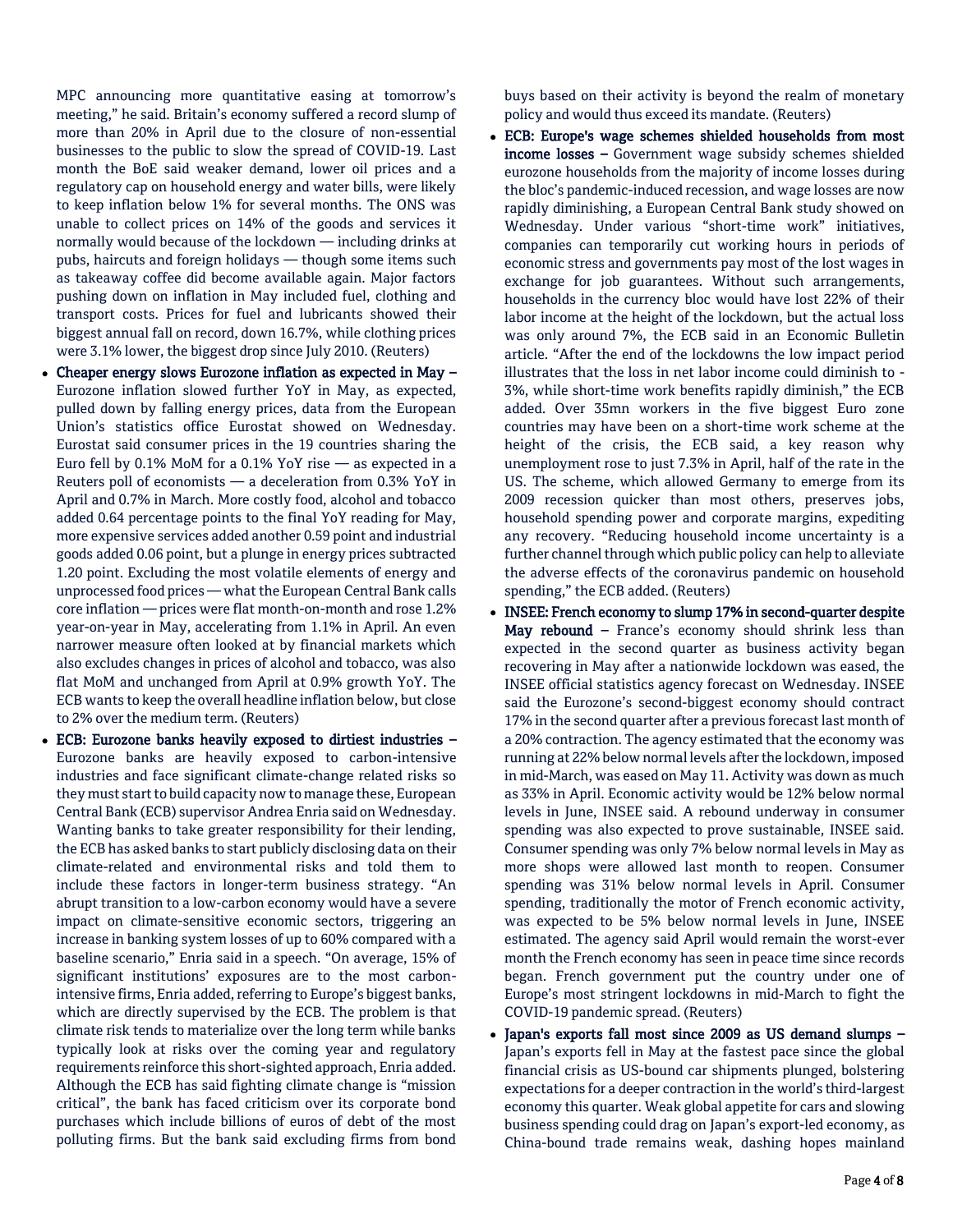demand could offset the weakness seen in other major trading partners. Official data out on Wednesday showed Japan's exports fell 28.3% in the year to May, the largest slump since September 2009. The result was worse than a 26.1% decrease expected in a Reuters poll and extended double-digit declines for a third straight month. US-bound exports - Japan's key market halved to mark the biggest annual drop since March 2009, due to more than 70% declines in shipments of cars and car parts. Japan is the world's second-largest exporter of autos. US-bound exports fell to 588bn Yen (\$5.48bn), the lowest since February 2009, shrinking Japan's trade surplus with the United States to 10bn Yen, the smallest since records began in January 1979. The plunge in US-bound exports weighed on Japan's automaker stocks with Mazda Motor, Hino Motors and Isuzu Motors all losing more than 4%. (Reuters)

- China Vice Premier Liu He says monetary policy should be more flexible – China's Vice Premier Liu He said China's prudent monetary policy should be more flexible, and it should strengthen counter-cyclical adjustments in economic management, in prepared remarks delivered on Thursday. Liu's speech also said that China will keep aggregate policy appropriate and keep liquidity reasonably ample. Liu's speech was delivered at a forum in Shanghai by Yi Huiman, the head of China's securities regulator. (Reuters)
- Brazil cuts interest rates to new low, leaves door open for 'residual' easing – Brazil's central bank cut its benchmark interest rate by 75 basis points to a record low of 2.25% on Wednesday, as expected, and said there was some room left for further monetary stimulus to support an economy ravaged by the coronavirus pandemic. With inflation running significantly below target this year and set to undershoot again next year, policymakers indicated the potential for further "residual" easing in coming months. "The pace of cuts will slow, and many in the market will take 'residual' to mean 25 basis points. But I think it could be 50 basis points in August," said Tatiana Pinheiro, chief economist at BNP Paribas Asset Management in Sao Paulo. Brazilian interest rate futures market pricing on Wednesday indicated that another cut in the Selic rate to 2.00% by the end of the year was more likely than not. Wednesday's move was the second straight 75 basis point cut, and policymakers rowed back on their steer last month that 2.25% would be a floor. Forecasts indicate the Brazilian economy is heading for its steepest annual drop on record. The bank's ratesetting committee, known as Copom, said its decision was unanimous. A Reuters survey of 38 economists this month had predicted a rate cut of 75 basis points. (Reuters)

### Regional

 OPEC sees gradual oil demand recovery in second half of year – OPEC forecast on Wednesday a gradual recovery in global demand for oil, which has been hammered by the coronavirus crisis, and said record supply cuts by producers were already helping to rebalance the market. In a monthly report, the OPEC said demand would decline by 6.4mn bpd in the second half of 2020, less than the drop of 11.9mn bpd in the first six months of the year. Oil prices collapsed as government lockdowns to limit the spread of the virus curtailed travel and economic activity. While some places in Europe and Asia have eased restrictions, concern over new virus outbreaks has kept a lid on prices. To

tackle the drop in demand, OPEC and its allies agreed to a record supply cut that started on May 1, while the US and other nations said they would pump less. OPEC said these curbs were already helping. (Zawya)

- OPEC+ panel makes no recommendation on supply cuts OPEC+ technical experts made no recommendation on further extending a record oil supply cut in talks on Wednesday and decided to focus on compliance of laggards in the deal ahead of ministerial talks on Thursday, OPEC+ sources said. The OPEC+ agreed to a record supply cut that started on May 1 to support prices and demand hit by the coronavirus crisis. This week's meetings are part of an OPEC+ effort to review the impact of the cut and hear from countries yet to deliver their share in full, such as Iraq, on how they plan to comply. "It is going well," a source said of Wednesday's meeting, which is being held virtually. Both Iraq and Kazakhstan are expected to present their plans for production cuts and compensation for overproduction to a meeting by OPEC+ ministerial committee, known as the JMMC, on Thursday, one of the OPEC+ sources said. OPEC+ compliance with the existing crude production cuts in May was 87%, two OPEC+ sources said on Wednesday. (Reuters)
- Middle East governments urged to follow uniform guidelines to restart flights - Aviation representatives are urging governments in the Middle East to rapidly implement the recently released set of guidelines for the resumption of flights. The guidelines include a series of measures to protect public health and safety in air travel, but some of them are not in line with the protocols already introduced by some airlines in the region, such as social distancing aboard the aircraft and rapid tests for passengers. The International Air Transport Association (IATA) and Airports Council International (ACI) Asia-Pacific said on Wednesday that it is essential that the new 'Take-off Guidance' is followed to ensure that the region can have a 'harmonized' restart of passenger travel and the industry can get back on its feet much faster. Carriers in the region are expected to lose \$4.8bn in 2020 as passenger revenues are forecast to decline by \$24bn compared to the previous year. Airports in the region are also expected to take a hit, with an estimated total revenue loss of \$7bn, representing a 52% YoY decline in 2020. Airlines in the region, including Emirates, have already announced massive job cuts, and industry experts said the total job losses in the aviation and related industries in the region could reach 1.2mn. Before the Covid-19 crisis, aviation supported 2.4mn jobs in the region and generated \$130bn in GDP. (Zawya, Gulf-Times.com)
- Fitch Ratings: Islamic Derivatives increasingly necessary, but constraints remain – Fitch Ratings says that the recent volatility in key Islamic finance markets caused by the coronavirus pandemic, oil price fall and cuts in central banks repo rates highlights the need to use effective Shari'ah-compliant derivatives as hedging tools (tahawwut). However, derivatives markets remain underdeveloped in most countries where Islamic finance is prevalent. Moreover, issues with the sharia compliance of derivatives and the lack of standardization and harmonization across jurisdictions of available hedging instruments are constraining the expansion of Islamic derivatives market. Fitch considers an increased usage of derivatives for risk-management purposes as positive for Islamic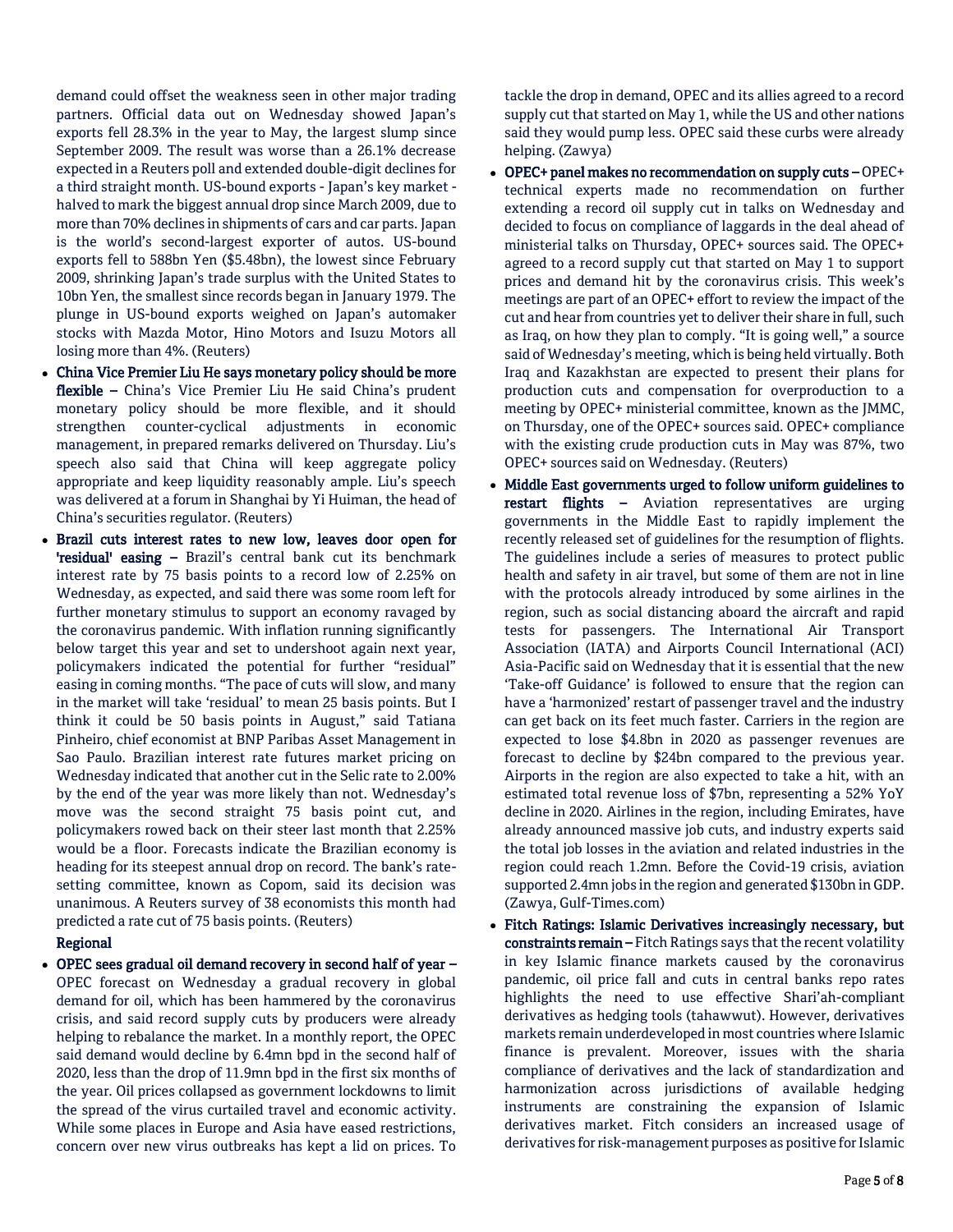financial institutions, sukuk investors, issuers and shariacompliant non-financial corporates. Derivatives play a vital role in hedging and mitigating risks that come from volatilities in profit rates, exchange rates and commodity prices. However, the Shari'ah compliance of derivatives is a major limitation. For example, many Shari'ah governing bodies and scholars are of the view that conventional futures and forward contracts are not Shari'ah-compliant. This leaves the halal industry with far fewer hedging instruments compared with their conventional peers. Furthermore, general guidelines pertaining to Islamic hedging stipulate that transactions should be entered into only for the purpose of hedging actual risks of the relevant party and that transactions should not be entered into for speculative purposes, which means that actual settlement of assets and payments must take place, and that cash settlements cannot take place without finalizing the transaction. This prevents Islamic banks from engaging in speculative activities, but it also prevents Islamic financial institutions from trading derivatives in the same way as conventional banks do. Islamic banks, similar to conventional banks, face credit risk, liquidity risk, profit-rate risk and currency risks, among others. Conventional banks use derivatives to hedge their exposures against interest-rate risk and currency risk, in addition to offering their customers derivative products. However, more than 30% of Fitch-rated Islamic banks do not use derivatives, and most of the remaining 70% use it in a limited capacity, constraining it to instruments like profit-rate swaps and Islamic-currency forward contracts. (Bloomberg)

- Islamic Development Bank markets 5-year dollar Sukuk Jeddah-based Islamic Development Bank began marketing fiveyear US Dollar-denominated Sukuk on Wednesday, a document showed. It gave an initial price guidance of 70 basis points over mid swaps for the Islamic bonds, the document from one of the banks arranging the deal showed. The deal is expected to close on Thursday. (Zawya)
- Saudi Aramco completes \$69bn SABIC stake deal, extends schedule – Saudi Aramco has completed its purchase of a 70% stake in petrochemicals company Saudi Basic Industries for \$69.1bn and extended the payment period by three years to 2028, providing a cushion against weak oil prices. The deal values Saudi Basic Industries Corp (SABIC) at SR123.39 per share, 27.5% above the company's share price of SR89.40, as the coronavirus outbreak has hurt demand for petrochemicals products and dented SABIC's shares. "It is a significant leap forward, which accelerates Aramco's downstream strategy and transforms our company into one of the major global petrochemicals players," Aramco CEO, Amin Nasser said in a statement. SABIC is the world's fourth-biggest petrochemicals company. Aramco and the Saudi state Public Investment Fund (PIF) amended the payment structure for deal, Aramco said in a bourse filing on Wednesday. Following a seller loan provided by the PIF, Aramco will pay instalments and loan charges until 2028, extending a previous 2025 deadline. The first \$7bn payment is due on or before August 2, 2020, with the last instalment, a loan charge of \$1bn, on or before April 7, 2028. The transaction was funded through promissory notes issued to the PIF at the deal's close on Tuesday, Aramco said. (Reuters)
- Saudi Basic Industries cuts dividend for first half Saudi Basic Industries (SABIC) has recommended SR1.5 per share for first half, the petrochemicals maker said. The distribution date is on September 20. SABIC has paid SR2.20 per share for first half and second half of 2019. (Bloomberg)
- Saudi mortgages likely to grow 40% in 2020 Mortgage growth in Saudi Arabia is likely to be strong having already clocked more than 50% of 2019 disbursements in the first four months of 2020, a report said. Even during the curfew months of April and May, the mortgage lending data of SR7.5bn has been encouraging, added the new study from Al Rajhi Capital, a leading financial services provider in the kingdom. "Though we expect slower growth for 2H2020, mortgage growth could reach 40+% in 2020e post which we expect much slower growth," the report said. Corporate loan growth continues to be driven by refinancing considering the first non-oil real GDP decline in 2020 in at least a decade for KSA. Estimated fiscal deficit at 11% for 2020e implies only a gradual pick up in the pace of large projects, Al Rajhi Capital said. Yield compression is yet to fully play out given the phased effect between SAIBOR 3 months (1.03%) and asset yields. Moreover, currently, SAIBOR's spread over LIBOR (0.32%) at 70bps is slightly higher than historical spreads. (Zawya)
- Insurers brace for tough times in UAE and across GCC Insurers in the UAE and other Gulf countries are well-capitalized but demand for insurance will decline this year due to a delay in the rollout of mandatory health insurance in Oman and Bahrain, postponement of Expo Dubai and a delay in infrastructure projects because of the coronavirus outbreak, according to analysts. Credit ratings agency AM Best has projected that premiums in the GCC will contract in all the countries this year but will make some recovery in 2021 and they are capable of enduring a stress scenario. However, the real impact of Covid-19 is expected to be realized in the second quarter of 2020. Senior Financial Analyst at AM Best, Jessica Botelho Young said premiums growth in the UAE was expected to be modest in 2020 due to short-term growth opportunities associated with Expo. "Since the Covid-19 pandemic, economic forecasts have been revised downwards and premiums are now expected to contract by 6.1%, further intensifying pricing pressure," she said. (Zawya)
- Oman steps up plan to build Middle East's biggest oil-tank farm – Oman's ambitious goal of building the biggest oil-storage facility in the Middle East is finally progressing, more than seven years after the Gulf Sultanate announced the plan. Oman Tank Terminal Co. has almost finished constructing eight tanks to store crude for a new refinery near the town of Duqm on the Arabian Sea. It is now pushing ahead with others that could be used by oil companies and traders, according to two people with knowledge of the project. That would increase Duqm's capacity to at least 25mn barrels, according to OTTCO's website. The Ras Markaz Crude Oil Park could provide an alternative for energy traders and exporters eager to avoid the Strait of Hormuz, a choke-point at the mouth of the Persian Gulf that's seen numerous flareups in recent years, including Iranian seizures of tankers. The Omani facility lies roughly 600 miles (966 kilometers) from the waterway. The UAE port of Fujairah, the region's largest hub with 14mn barrels of commercial crude-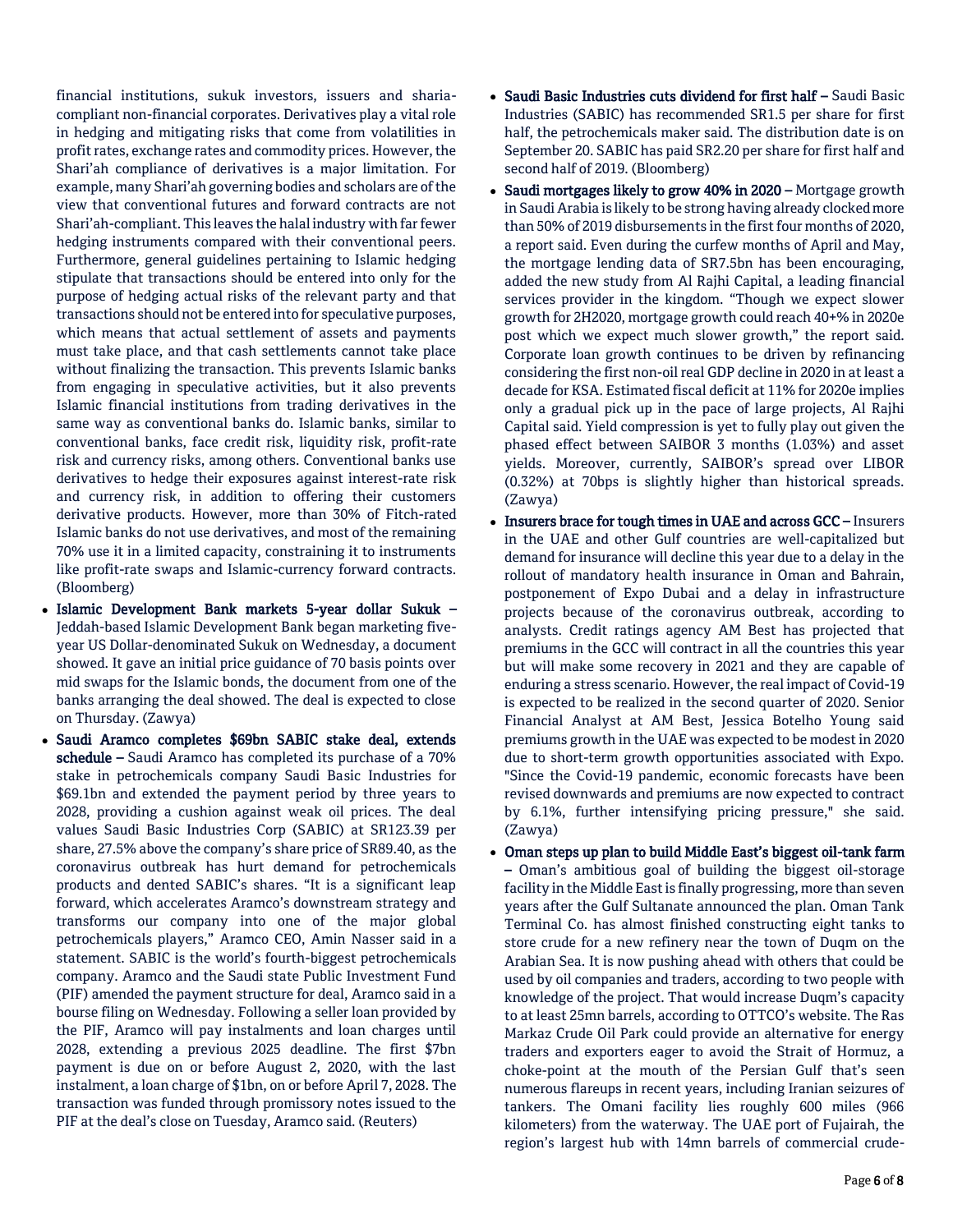storage capacity, is less than 100 miles from Hormuz. (Bloomberg)